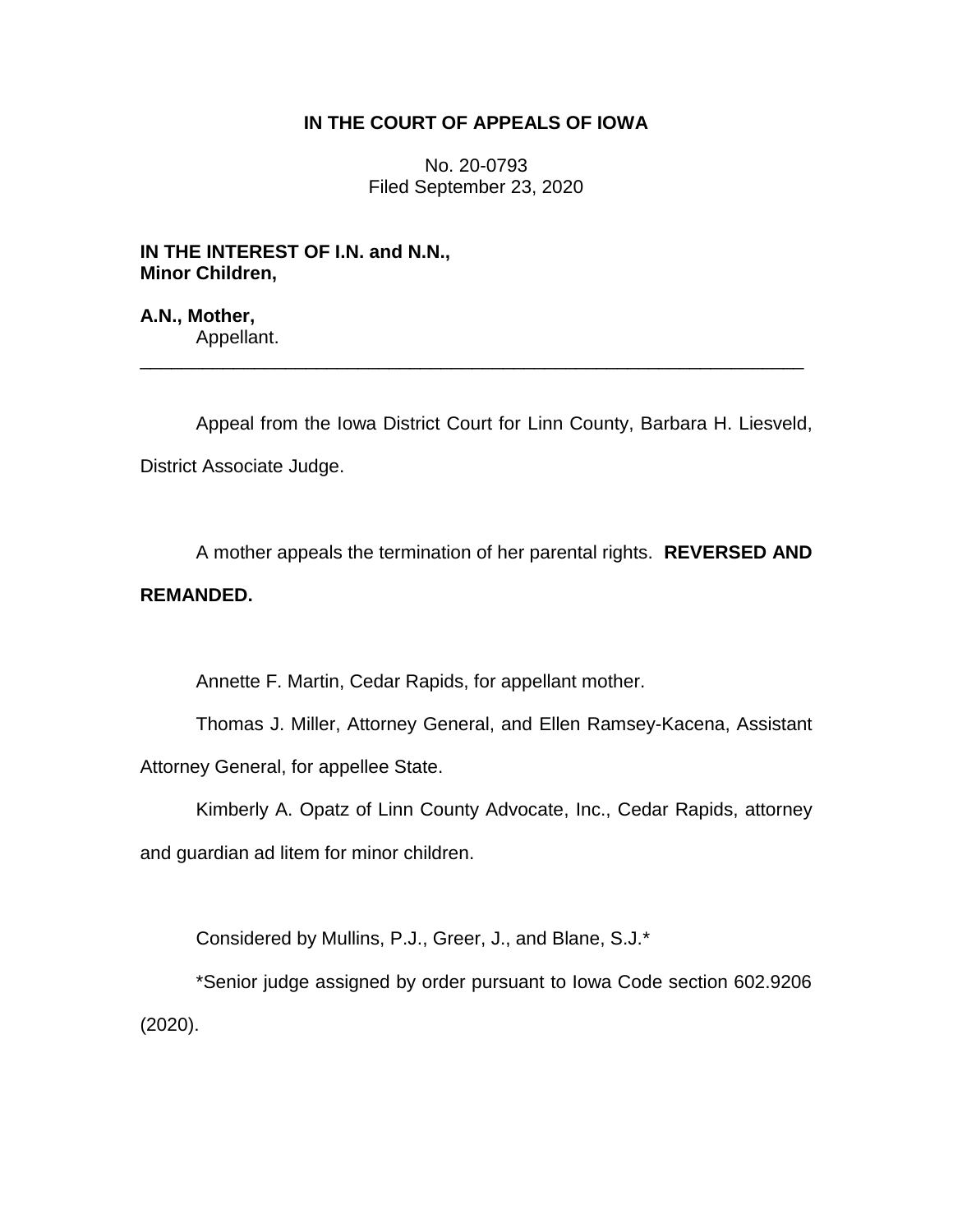## **BLANE, Senior Judge.**

 $\overline{a}$ 

A mother appeals the termination of her parental rights to two children, ages eight and two.<sup>1</sup> She contends that the State failed to show clear and convincing evidence of the statutory grounds for termination; it was not in the children's best interests to terminate her rights; and termination will be detrimental to the children because of their strong parent-child bond.

We find the evidence the State presented did not meet the threshold of clear and convincing evidence to support termination. So, we reverse and remand for further proceedings in the juvenile court.

# **I. FACTS AND PRIOR PROCEEDINGS**

The family came to the attention of the department of human services (DHS) in July 2017 with allegations about I.N. playing outside alone. Further investigation led to concerns about the mother having unsafe individuals living in her home including people with drug-abuse histories. When DHS performed testing on I.N. and the mother, the mother tested negative for all substances, but I.N. tested positive for ingested cocaine. DHS concluded I.N. was exposed to cocaine from the mother's roommates. At the time, DHS also found a razor blade next to the mattress where the mother and I.N. slept; the mother said it belonged to a roommate and criticized the roommate for "leaving these laying around" after being told to stop.

In August, DHS received another report of the mother possessing a sandwich bag of a white powdery substance, which turned out to be laundry

<sup>&</sup>lt;sup>1</sup> The children have different fathers, neither of whom participate in this appeal.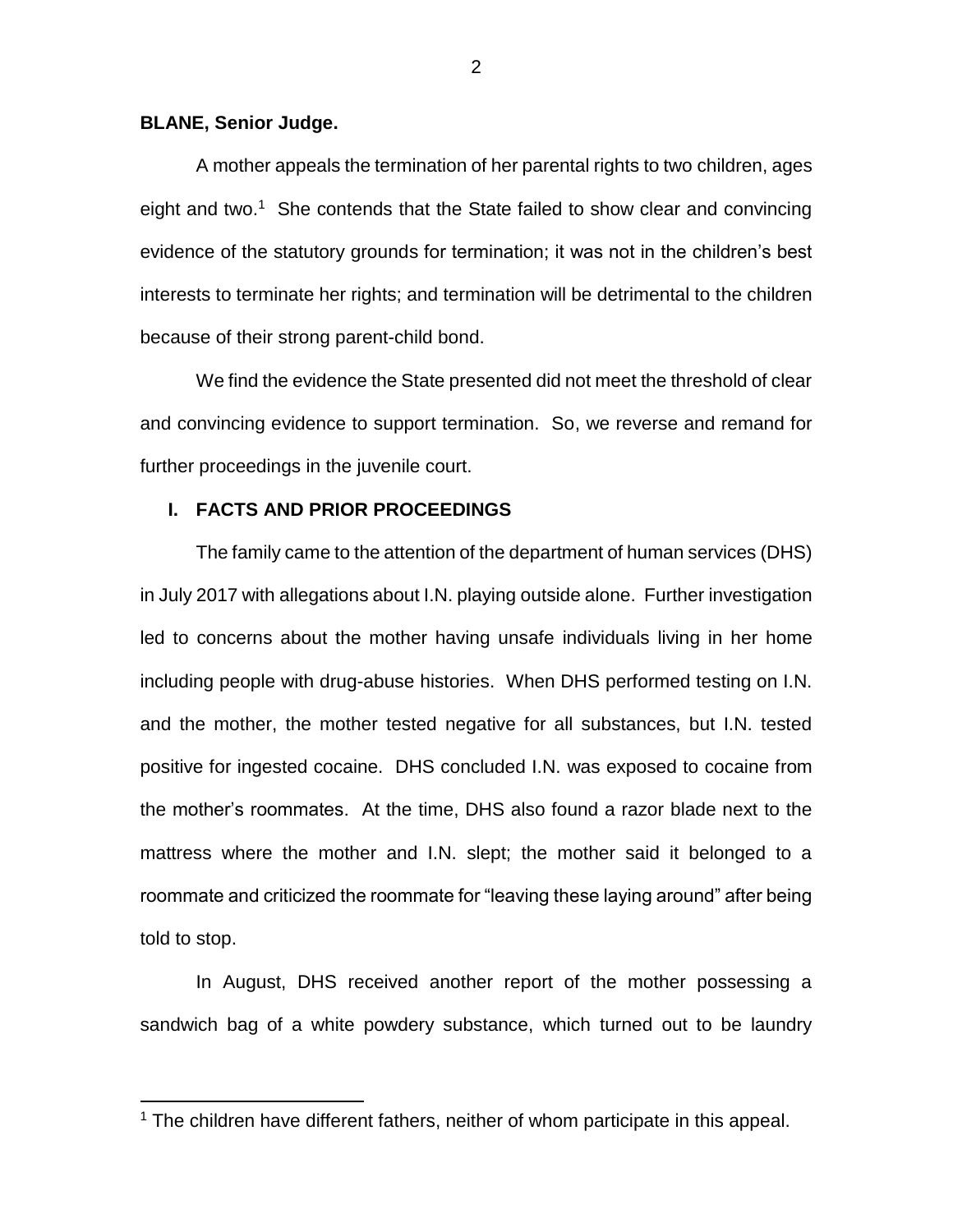detergent. The mother agreed to a safety plan that included not allowing anyone in her home or around I.N. that used drugs and seeking approval before living with anyone. She subsequently removed some of her roommates who she knew were abusing drugs in the house.

In March of the following year, she gave birth to N.N. During a safety check, DHS discovered two men in the home. DHS was concerned because one of the men lost his parental rights to his children and had a long criminal history. DHS also noted the mother needed reminders to clean and pick up her apartment so it was safe for N.N. to be on the floor. The mother lost her housing after being unavailable for an inspection—a requirement of her Section 8 housing—and was going to be removed after her lease expired.

In May, the children were adjudicated in need of assistance (CINA). The mother has mental-health diagnoses including depression, PTSD, and Asperger's syndrome within the autism spectrum. The juvenile court ordered services, and DHS provided several, cognizant of the mother's intellectual and mental-health barriers. Case plan goals included: attending therapy and managing her medication; obtaining employment; and maintaining appropriate housing.

Then, in October, the children were removed from the mother and placed with a foster family. DHS cited the mother's homelessness, prior unsanitary home conditions, lack of appropriate supervision, and the mother allowing inappropriate people to be in the home and around the children. In general, DHS reported little progress despite services being provided to the mother. Services provided include transportation assistance because the mother did not drive, cleaning assistance, parenting skills, therapy, medication management, and housing referrals.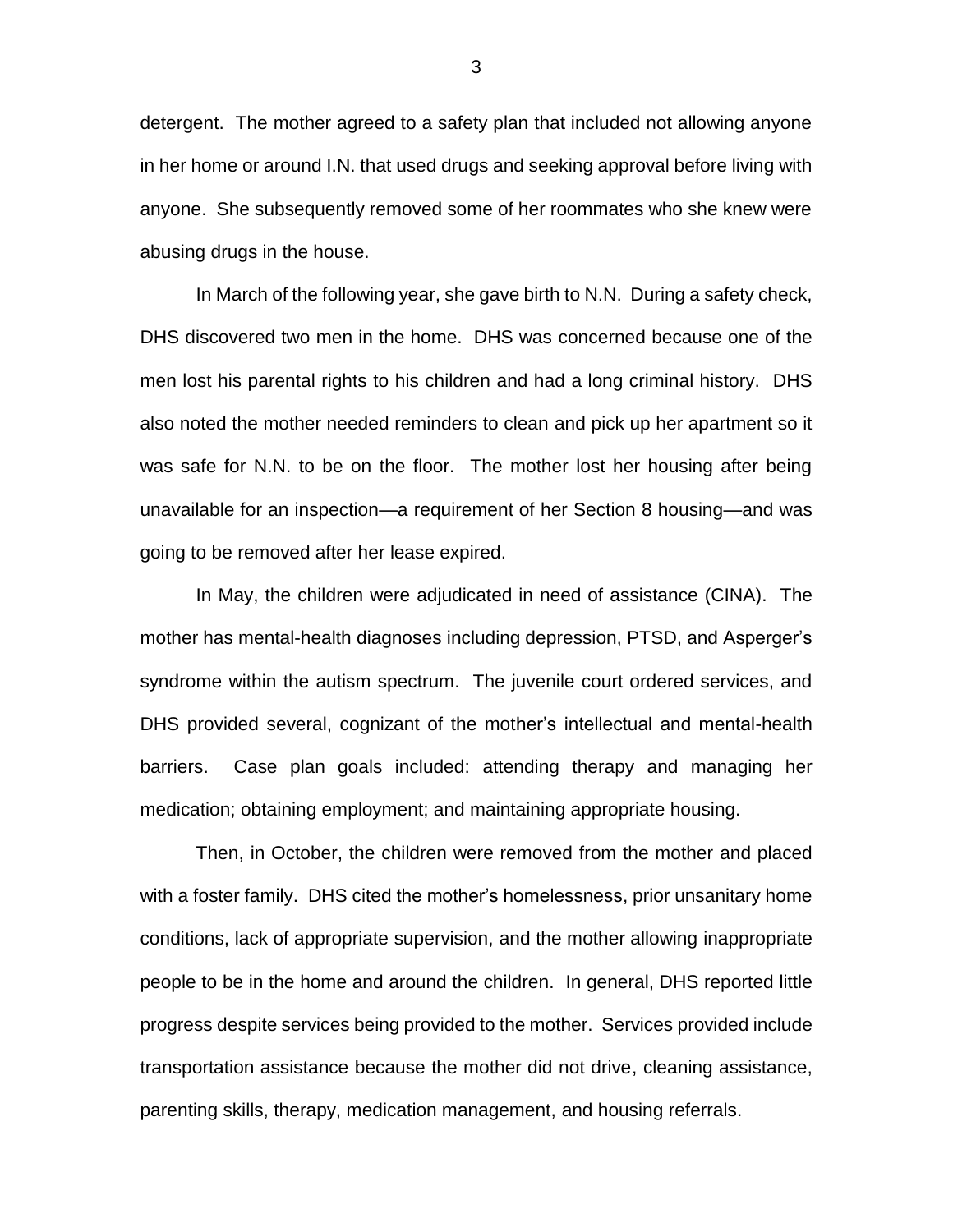After the removal, visitations were held in the foster parents' home and were unsupervised. But, in March 2019, DHS moved visits out into the community and changed them to full supervision because the mother explained she spent time with a registered sex offender at the homeless shelter where she was then living. The mother stated she understood she could not have the children with her while seeing this person and had not done so.

During visitations, the mother struggled with disciplining the children appropriately, and the DHS worker expressed concerns that she was unable to supervise both children at once. The mother got permission for her friend, Jessica, to attend one hour of one visit each month. In September, the mother signed a lease on an apartment with Jessica as her roommate. Visits began to take place in their apartment. But workers were unhappy with the cleanliness of the cluttered home and found Jessica to be an intrusive roommate.

In November 2019, roughly thirteen months after the final removal, the State filed a petition to terminate the mother's rights. Following the March and May 2020 hearings, the juvenile court terminated the mother's parental rights to eight-yearold I.N., pursuant to Iowa Code section 232.116(1)(f) (2019), and to two-year-old N.N., pursuant to Iowa Code section 232.116(1)(h). The mother appeals.

#### **II. SCOPE OF REVIEW**

We review juvenile court proceedings de novo. *In re M.W.*, 876 N.W.2d 212, 219 (Iowa 2016). The juvenile court's fact findings do not bind us, but we give them weight, particularly on credibility. *Id.* Our primary concern is the best interests of the children. *In re L.T.*, 924 N.W.2d 521, 529 (Iowa 2019).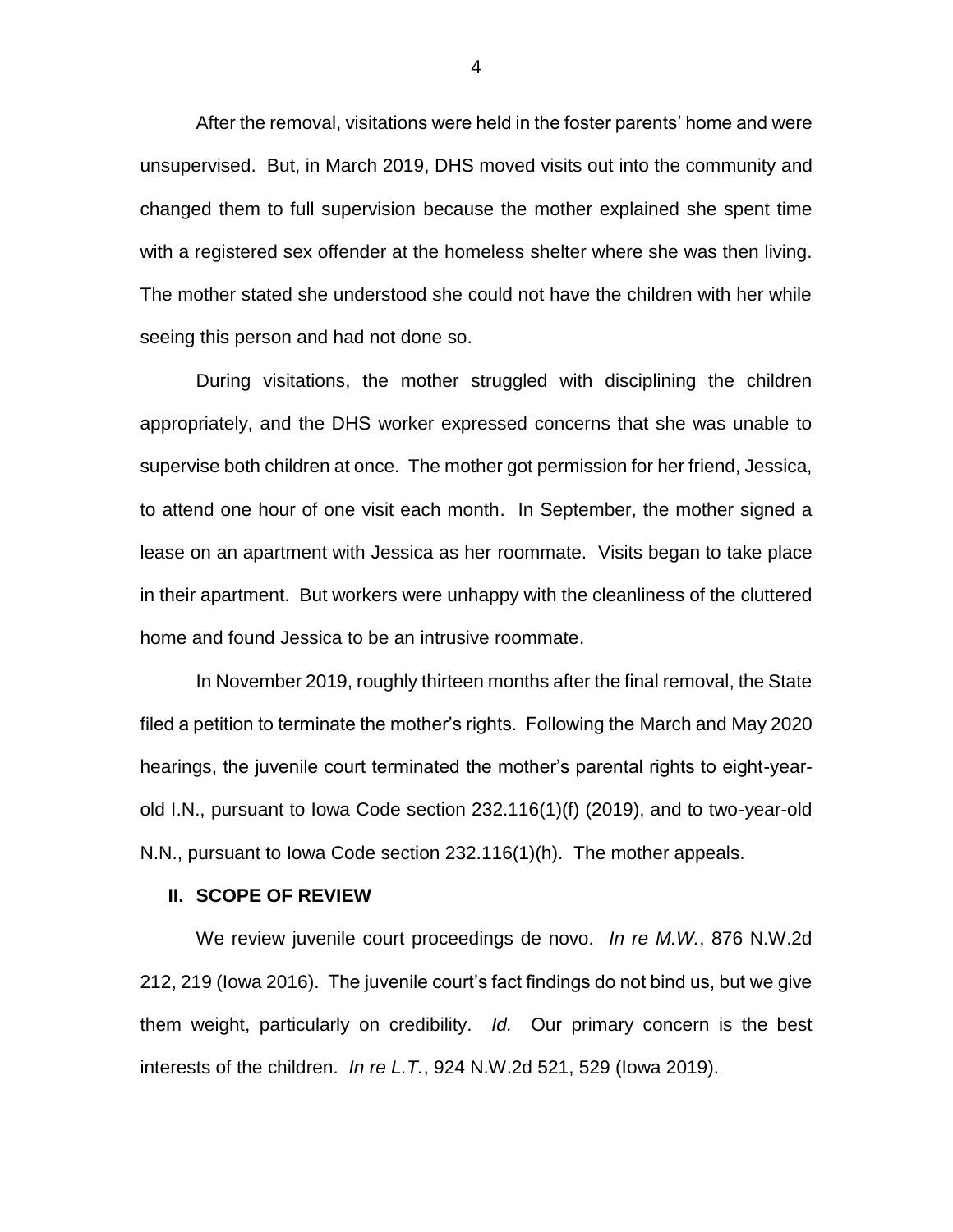# **III. ANALYSIS**

 $\overline{a}$ 

## **A. Statutory ground for termination**

The mother contends the juvenile court erred in terminating her parental rights to I.N., under Iowa Code section 232.116(1)(f), and to N.N., under Iowa Code section 232.116(1)(h). Paragraphs (f) and (h) share a common element: the State must show by clear and convincing evidence that the child cannot be returned to the parent's custody at the present time. Iowa Code § 232.116(1)(f)(4), (h)(4). It is this element the mother challenges. "[A] child cannot be returned to the custody of the child's parent under section 232.102 if by doing so the child would be exposed to any harm amounting to a new child in need of assistance adjudication." *In re M.M.*, 483 N.W.2d 812, 814 (Iowa 1992). "The threat of probable harm will justify termination, and the perceived harm need not be the one that supported the child's initial removal from the home." *Id.*

The mother argues there is not clear and convincing evidence that the children could not be returned to her at the time of the termination hearing.<sup>2</sup> She points out she has obtained stable housing and employment; she attends mentalhealth therapy regularly and takes her medication; and she has substantial visitation each week that is only minimally supervised. It is true the mother has been working at a fast-food restaurant and has maintained that steady employment since January and her housing since September. The State does not disagree

 $2$  The mother argues in her petition on appeal that she should have been given more time to work toward reunification, but we do not see where she made such a request below, and the juvenile court did not address it. *See Meier v. Senecaut*, 641 N.W.2d 532, 537 (Iowa 2002) ("It is a fundamental doctrine of appellate review that issues must ordinarily be both raised and decided by the district court before we will decide them on appeal.").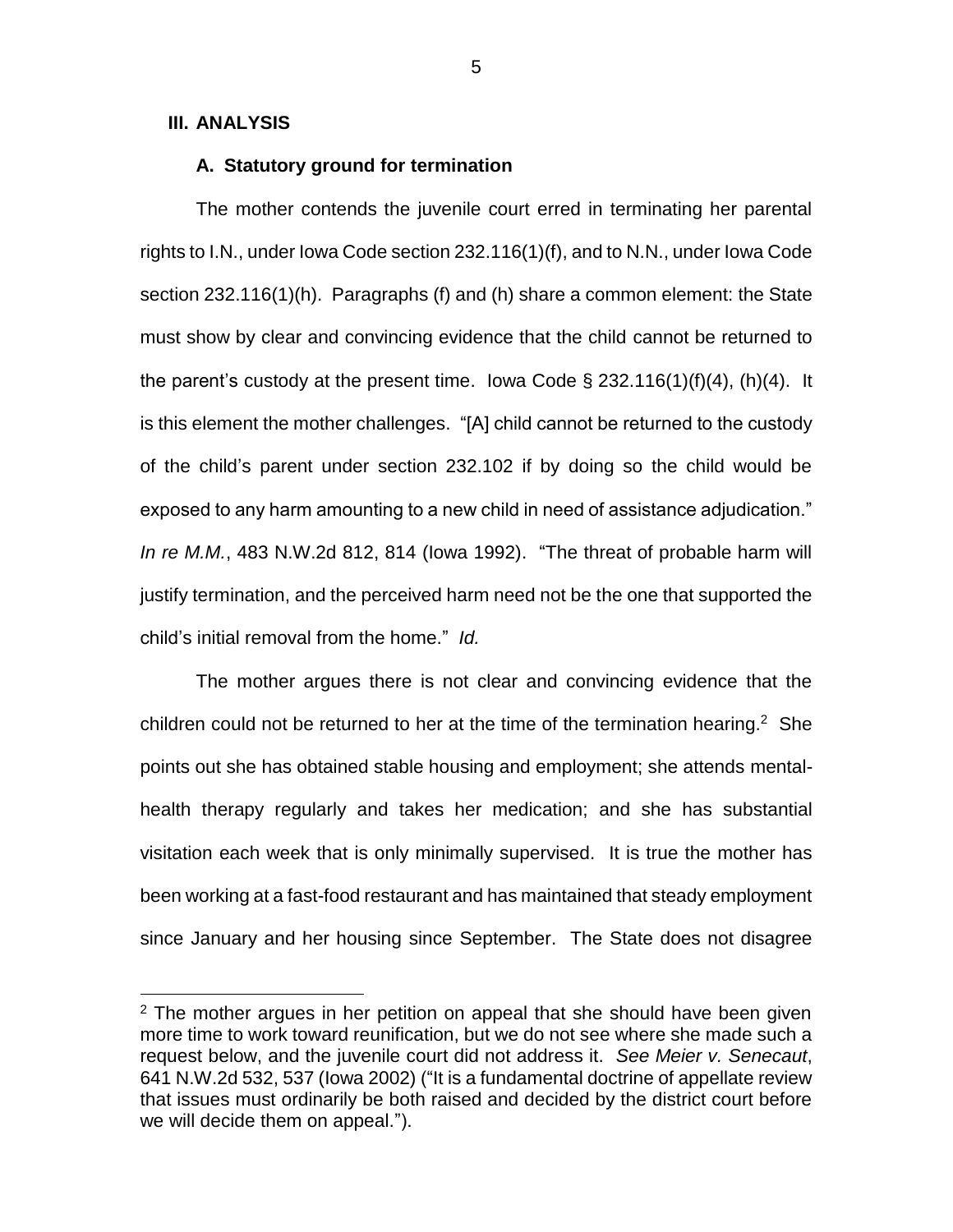that she is attending her mental-health therapy and managing her medication. And the mother has never had substance-abuse issues; domestic-violence issues have not played a role in these proceedings either.

The State maintains the mother is not making significant progress in any of the areas of concern; we cannot agree with this characterization. The State identifies the main concerns in this case as: (1) inconsistent housing, (2) unsanitary home conditions, (3) a lack of parenting skills and appropriate supervision for the children, and (4) the mother allowing inappropriate people to be in the home and around the children.

#### *1. Housing*

While the mother admitted she lost her housing in early 2019 due to her own actions, she was able to obtain a new residence. She also has had the same job since January 2019, which has helped her pay her rent and meet her financial obligations. With her steady employment, she has been able to overcome her earlier housing instability. In her new home, she has a separate bedroom prepared for the children, including their own beds. A DHS worker testified the room was clean and ready for the children.

## *2. Sanitary Home Conditions*

True, the cleanliness of the home has been an issue since visits began there. Immediately, the DHS worker noticed the home was unkempt. The pet rabbit left droppings in the living room, the rooms were cluttered, and there were dirty dishes in the sink. At the outset of some visits, workers noted the home was picked up and clean; at others, clutter was still apparent. Still, the mother progressed to semi-supervised visits three times per week. At first, this included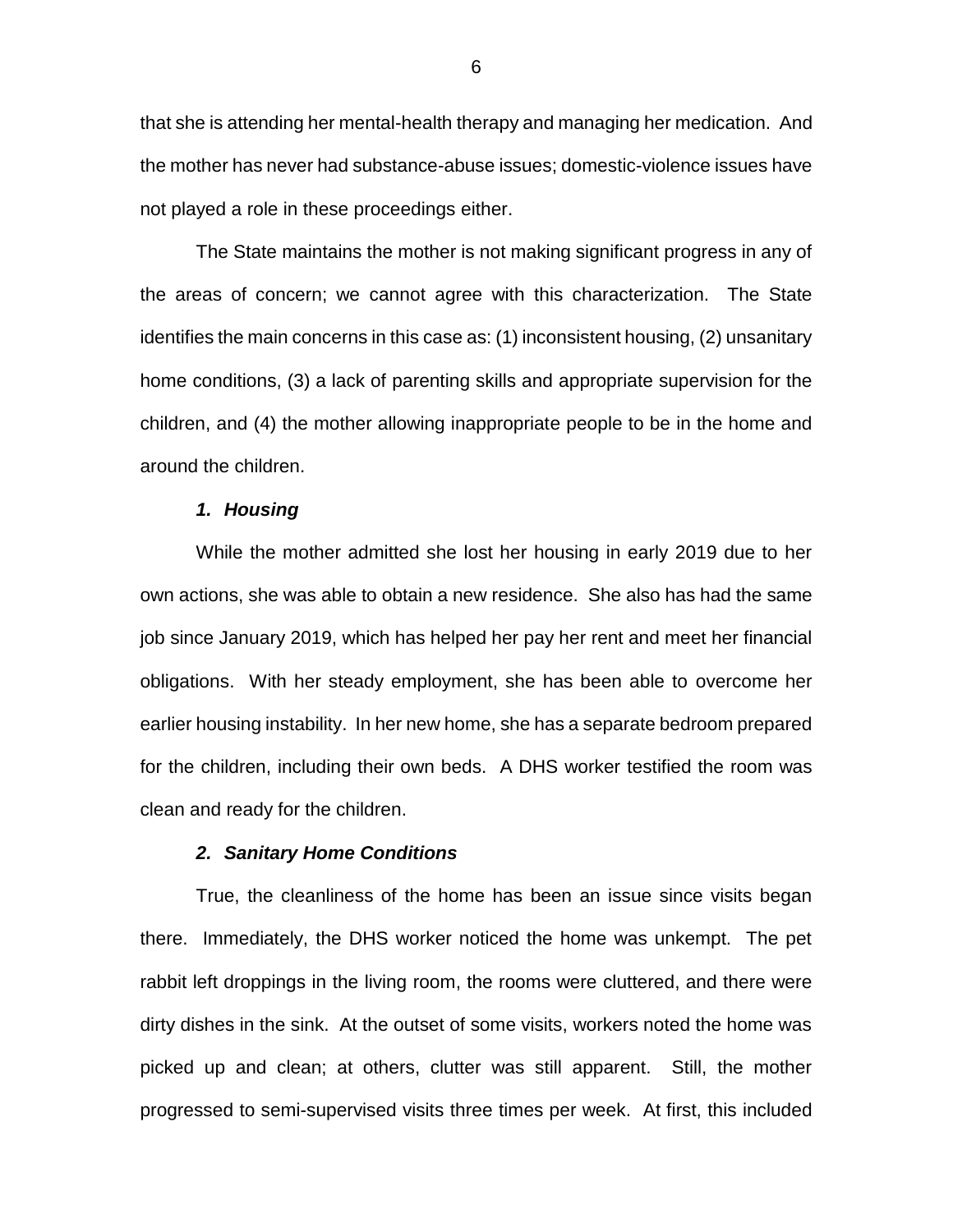safety checks at thirty-minute intervals but eventually DHS reduced these to once an hour. Generally, workers found the children to be playing appropriately at each check-in. The mother admits she has trouble keeping the place picked up. DHS workers noted a few specific safety issues. Twice, Jessica's tobacco and rolling papers were left on the kitchen table. Once, a knife was left out after preparing a meal. Beyond that, although workers routinely noted a cluttered home, despite regular walk-throughs and safety checks, they expressed no safety concerns. During the modified semi-supervised safety checks, the children were routinely observed playing with toys, watching videos, or interacting with the mother in a safe and appropriate manner, and no unapproved people were present in the home. DHS also never changed the location for visitation to outside the mother's home and reduced the level of supervision twice. The cluttered status of the home did not actually raise any safety flags for DHS.

### *3. Supervision and Parenting*

DHS also alleges the mother overfeeds the children and feeds them inappropriate foods. It is true on one occasion, the mother fed the children pizza and had to be reminded that I.N. was on a newly-instituted gluten-free diet. Later, the mother adjusted what she fed the children by switching to gluten-free macaroni and cheese noodles. At the time, she continued to use the cheese sauce packet that came with the gluten-free noodles. When the DHS worker objected based on I.N.'s "issues with dairy," the mother observed he had eaten the same sauce before without trouble. But on a future visit, she made the children cookies without milk in recognition of this. By the end of the year, I.N.'s doctor determined he no longer had a gluten sensitivity.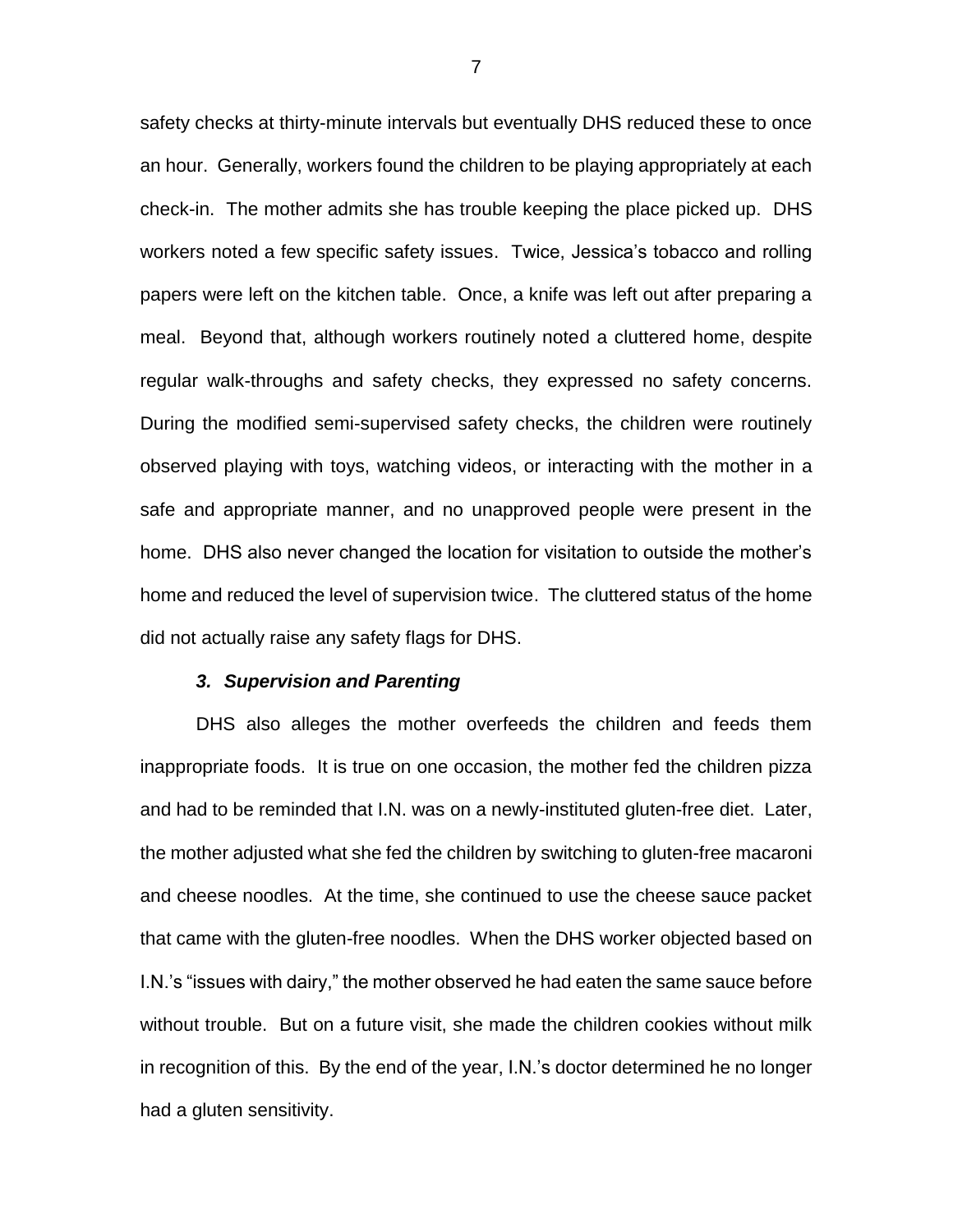On other occasions, DHS workers criticized the mother for feeding the children fast food—which she frequently got from the fast-food restaurant where she works—and Lunchables. During those times when visitations were occurring in the community (often at the public library), it seems reasonable to bring convenience food that is not necessarily the most healthy. At the termination hearing, the DHS worker testified the concern was that I.N. was pre-diabetic; but we see no medical guidance or opinion in the record indicating eating a fast food meal is a major safety concern. Later, when visits took place in her own home, the mother cooked for the children and fed them healthier snacks, like grapes and apples. Overall, we find DHS's concerns about how the mother fed the children were overblown and not strongly related to an actual safety or health concern.

Next, DHS was concerned about the mother's mental-health diagnoses and felt they contributed to her lack of self-care skills, which carried over into providing basic supervision and care for the children. These concerns were particularly acute when visitation was held out in the community, and DHS workers felt the mother could not handle supervising both children at once. As a reminder, N.N. was little more than a toddler during that period, and a child that young naturally demands more close attention. In addition, I.N. is a high-energy, special-needs child with mental-health diagnoses of ADHD and autism. He acts out and throws tantrums—often his behaviors would manifest as walking away from where the mother and N.N. were playing, wandering around the library, and using a too-loud voice. DHS workers reported the mother often did not correct these misbehaviors or used inappropriate discipline to correct them, usually by yelling at I.N., which was not effective. More recently, as I.N. has attended therapy and gotten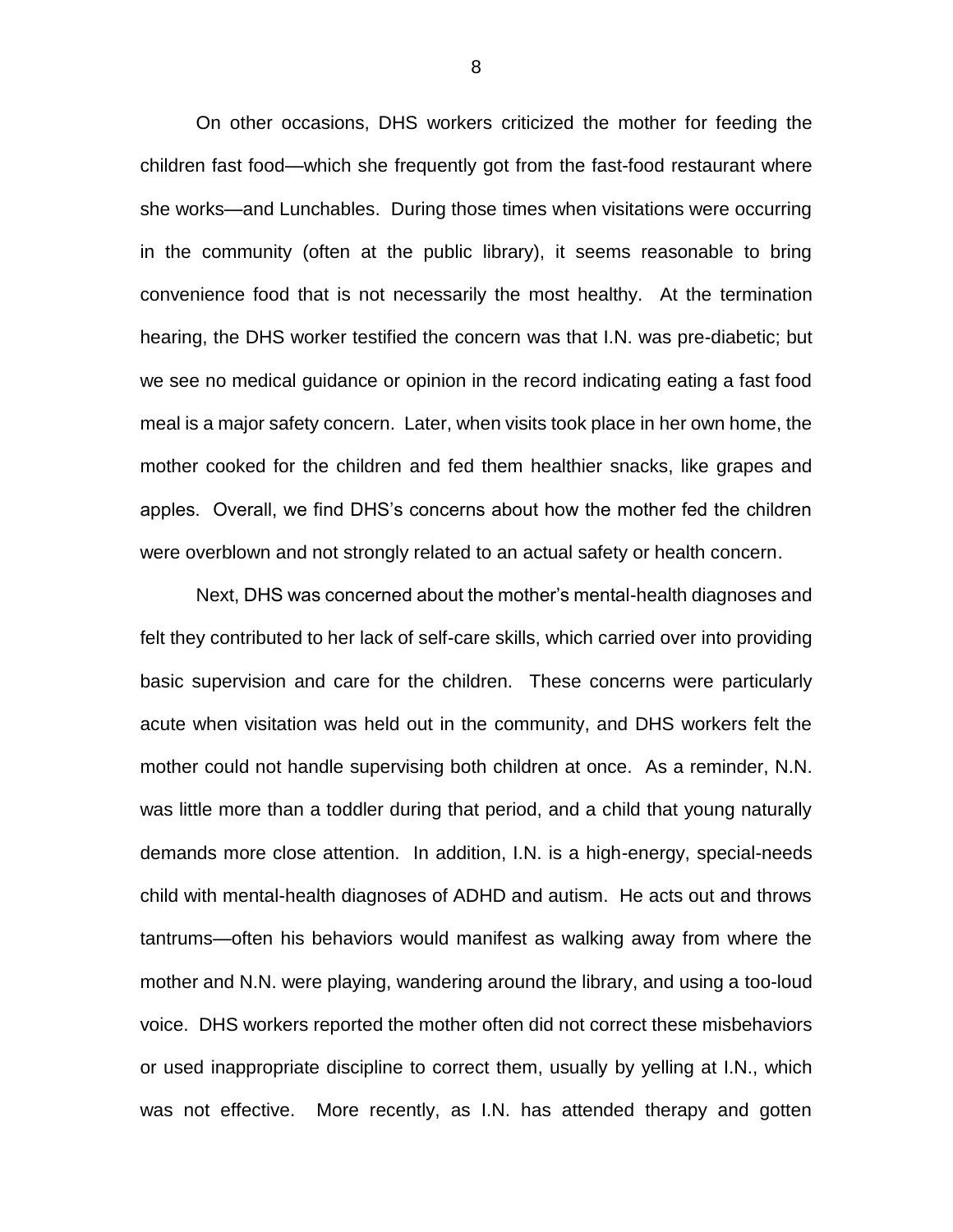medication, the behaviors have lessened. Given N.N.'s young age and I.N.'s unique behavioral challenges, we are not surprised the mother struggled. But what is absent from the record is any significant concern for the children's well-being or safety as a result of the mother's struggles.

DHS expressed other concerns about the mother's parenting skills, including the opinion that she needs to learn how to "dress the children appropriately." This was connected to one time when the mother did not help the younger child put on his coat before going outside, assuming he could do it on his own. Early on in visitations, the mother would spend excessive time on her cellphone, but nothing of that nature was stated in recent reports. Routinely checking N.N.'s diaper was a concern through most of the case; but interaction notes indicate the mother changed N.N.'s diaper on her own about as often as when prompted. In February 2020, however, the foster mother reported frustration about having to ask the mother to check N.N.'s diapers. The mother's lack of attention to that detail remained a problem throughout the case and presents a gap in her parenting skills.

But we conclude, generally, the mother's parenting deficiencies do not significantly lessen the quality of care she can provide. The mother generally provided adequate food for the children and adjusted according to their needs. Although she struggled to keep an eye on both of them at all times or get them to play together, given the unique challenges, it would have been a struggle for anyone. She also set up I.N.'s mental-health treatment and the children's routine doctor and dental appointments and attended all those appointments.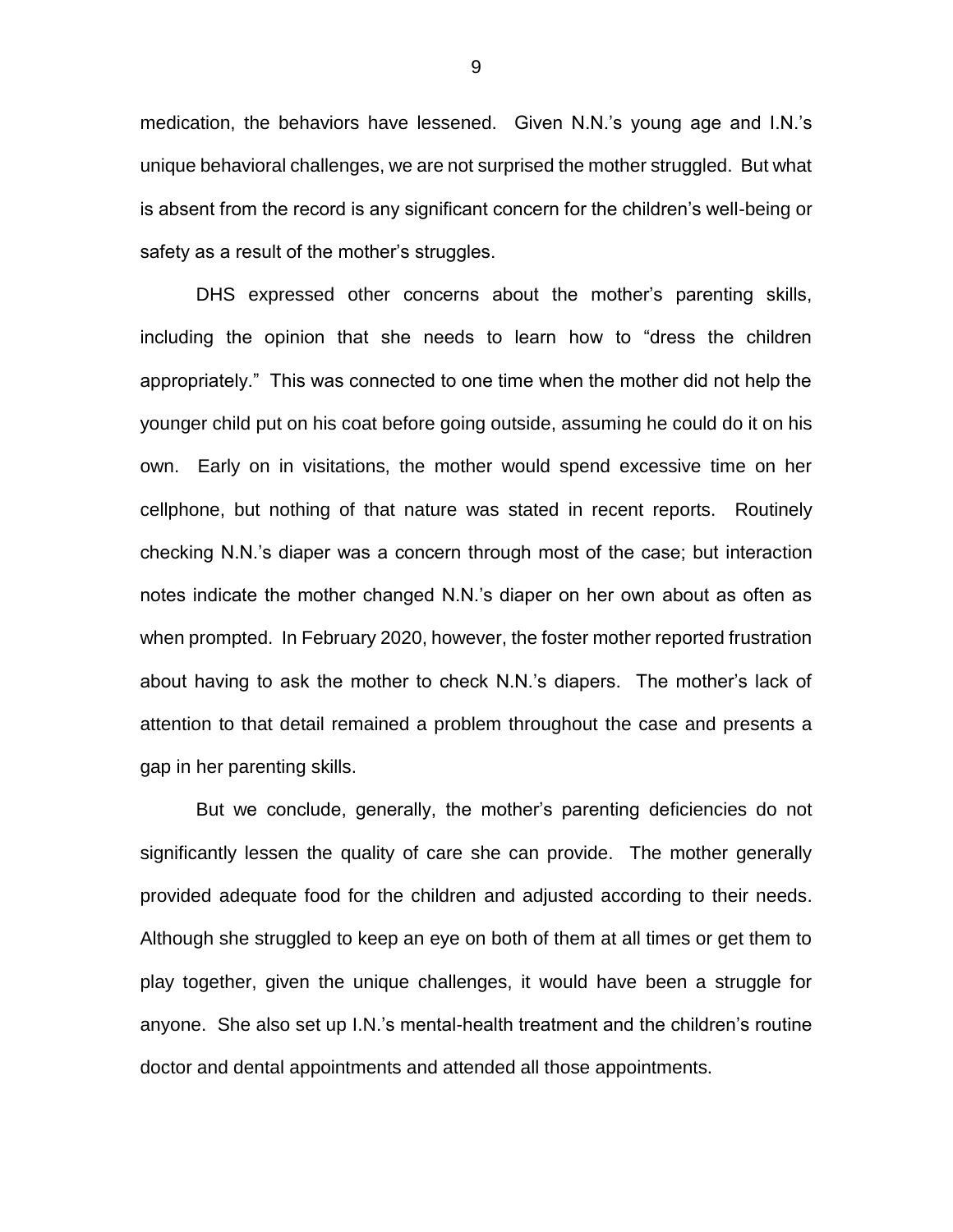### *4. Inappropriate Associates and Roommates*

Finally, DHS remains concerned about the mother's choice of roommates and the potential that she will allow individuals who are unsafe for the children around them. On our review, the mother has made significant progress in this area. She no longer associates with people who are violent or abuse drugs. While she spent time in the homeless shelter with someone on the sex offender registry, she never had the children around him, and she has left those kinds of associations in the past. She also recognized the importance of being more watchful about those relationships. The greatest concern now is with Jessica.

For some time now, the mother has not been permitted to allow people around the children without DHS approval; DHS approved her roommate, Jessica, and never withdrew the approval. The mother was aware Jessica had her rights terminated at birth to a now-seventeen-year-old child and voluntarily terminated her rights to a second child, now sixteen years old.

But workers were more concerned that during visitation, Jessica tended to speak over the mother. DHS alleged Jessica takes over and will not let the mother answer questions or be the primary parent. But this is not reflected in the interaction reports. On several occasions, Jessica was observed to be preparing dinner or snacks for the children but would then go to her room, as instructed, for the remainder of the visit. On a few occasions, she would remain outside and talk with the workers. Once, while the mother gave a tour of the improvements to the children's bedroom, Jessica repeatedly interrupted the mother. The mother asked Jessica to be quiet and let her talk, indicating the mother understands Jessica's place during visitation and has made attempts to correct Jessica's behavior. The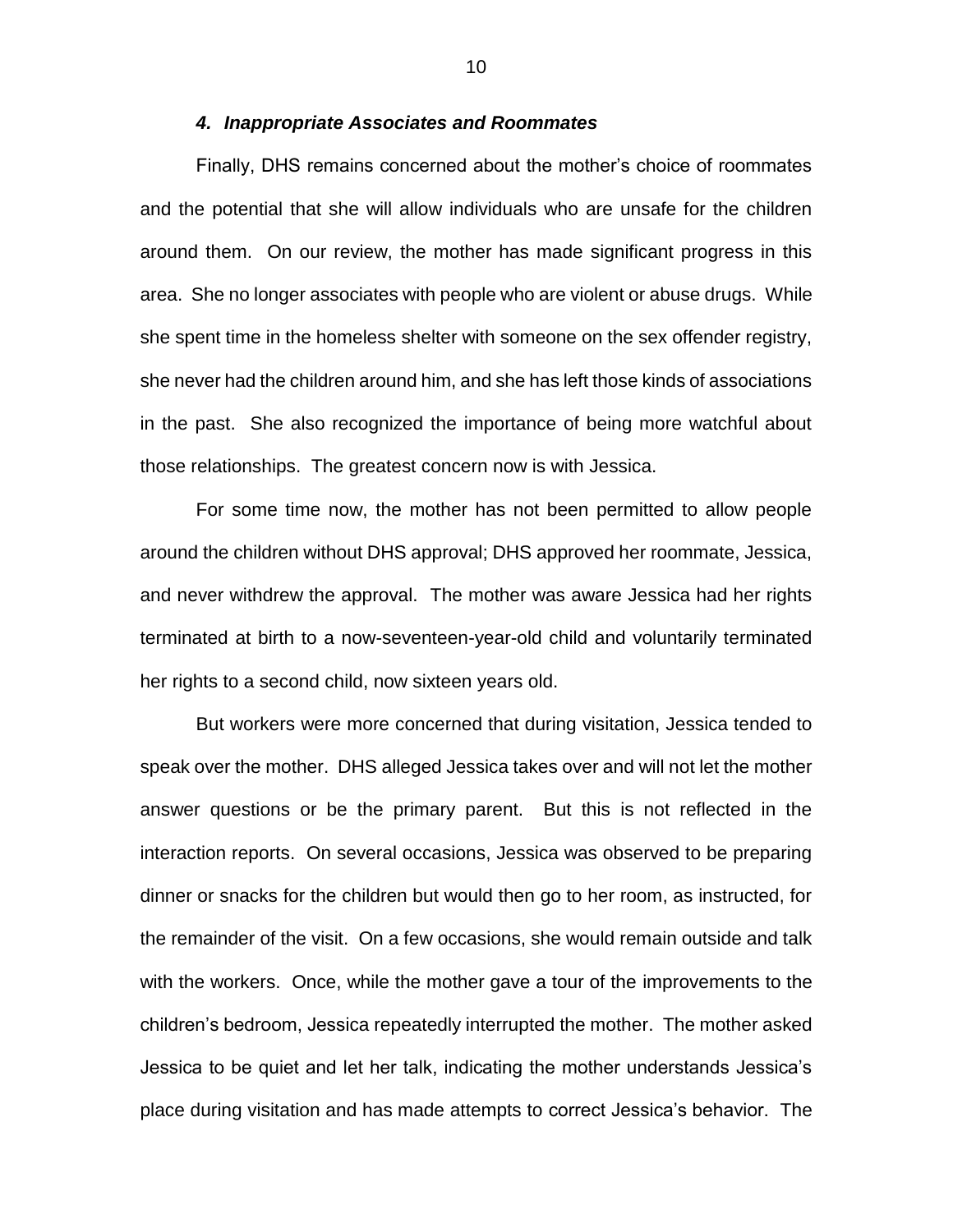DHS worker also testified the mother is getting better at "telling Jessica she needs to take a step back." The mother testified Jessica is depressed and does not pick up after herself, exacerbating the cleanliness issues in the house. The mother also testified she recognizes Jessica is not helpful during visitations and she needs to find a new place on her own as soon as her lease expires. She plans to do so in August. Jessica has minimally impeded the mother's ability to demonstrate she is capable of caring for the children by herself during visitations. But, Jessica continues to be in the home during visitation, and no issues have been reported during safety checks or drop-ins.

DHS also expressed concern about the mother's latest request to have a friend who needed a place to stay sleep on her couch. DHS told the mother her friend could not be present during visitations, which upset the mother. The record does not show what specific concern there might have been about this particular friend.

#### *5. Discussion*

The children had been out of the mother's custody for a little over one year when the termination hearing began. And we generally treat those cases where children have been out of parental care beyond the statutory limits with a sense of urgency. *See In re C.B.*, 611 N.W.2d 489, 495 (Iowa 2000). At the same time, parents have a fundamental interest in the care and custody of their children. *See In re T.S.*, 868 N.W.2d 425, 432 (Iowa Ct. App. 2015). It is the State's burden to prove the ground for termination by evidence that is clear and convincing. *In re M.S.*, 889 N.W.2d 675, 679 (Iowa Ct. App. 2016) (citing Iowa Code § 232.96). "Clear and convincing evidence is more than a preponderance of the evidence and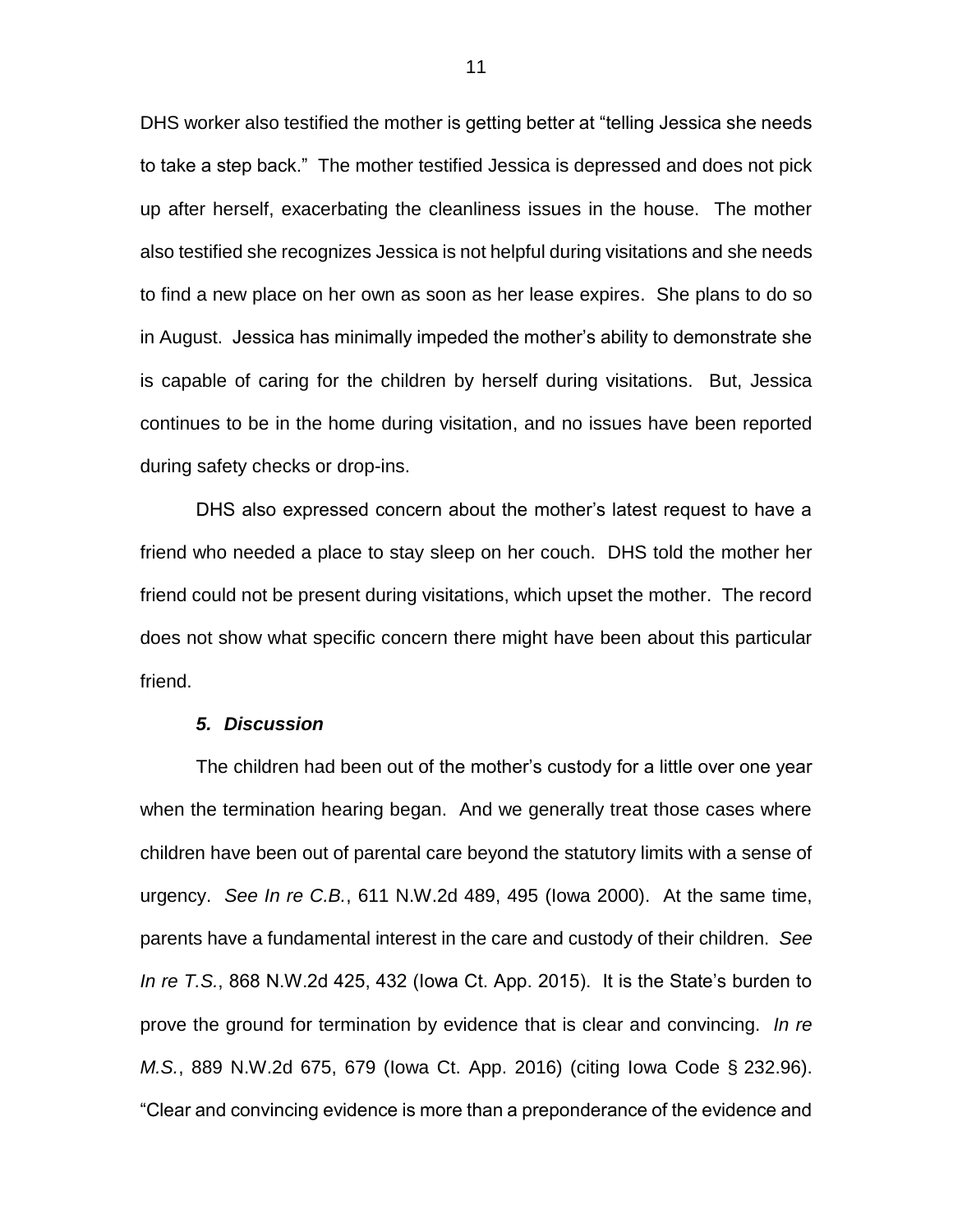less than evidence beyond a reasonable doubt." *Id.* "It is the highest evidentiary burden in civil cases." *Id.* "It means there must be no serious or substantial doubt about the correctness of a particular conclusion drawn from the evidence." *Id.*

On our de novo review, we find the State did not meet its burden to show by clear and convincing evidence that the children could not be returned to the mother at the present time because to do so would expose them to harm amounting to a new CINA adjudication. *See* Iowa Code § 232.116(1)(f)(4), (h)(4); *M.M.*, 483 N.W.2d at 814; *see also In re A.M.*, 843 N.W.2d 100, 110 (Iowa 2014) (interpreting "at the present time" as used in section 232.116(1) to mean "at the time of the hearing").

Reading the definition of a CINA, we conclude the following conditions are relevant to this case. The children will still be in need of assistance if any of the following are true:

(1) If they "suffered or [are] imminently likely to suffer harmful effects as a result of" "[t]he failure of the child[ren]'s parent, guardian, custodian, or other member of the household in which the child[ren] reside[] to exercise a reasonable degree of care in supervising the child [ren]." lowa Code  $\S 232.2(6)(c)(2)$ .

(2) If the mother "fails to exercise a minimal degree of care in supplying the child[ren] with adequate food, clothing, or shelter and refuses other means made available to provide such essentials." *Id.* § 232.2(6)(g).

(3) If the mother's "mental capacity or condition, imprisonment, or drug or alcohol abuse results in the child[ren] not receiving adequate care." *Id.*  $\S$  232.2(6)(n).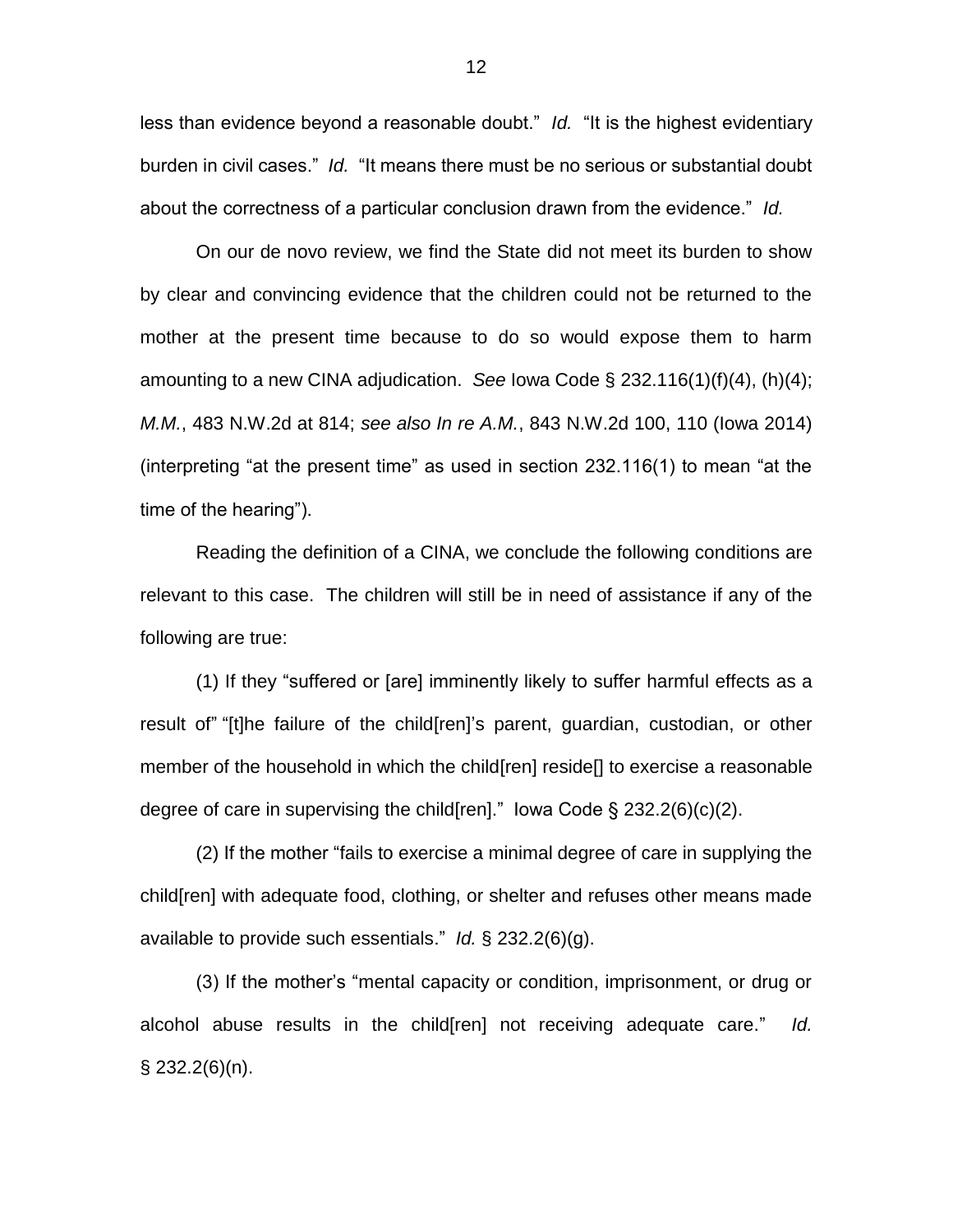(4) If, "as a direct and foreseeable consequence of the acts or omissions of" the mother, the presence of an "illegal drug" is detected in either child's body. *Id.*  $\S$  232.2(6)(o).

(5) Or, if a "parent, guardian, custodian, or other adult member of the household in which a child[ren] reside[] . . . unlawfully uses, possesses, manufactures, cultivates, or distributes a dangerous substance in the presence of a child." *Id.* § 232.2(6)(p). The list of "dangerous substance[s]" does not include tobacco. *See id.* § 232.2(6)(p)(2).

Having weighed the evidence carefully, we find the children are not clearly and convincingly in danger of being exposed to any further adjudicatory harm as defined in section 232.2(6). Illegal drugs have not been a feature in this case since the initial removal in 2017, so the definitions under subparagraphs (o) and (p) do not apply. Tobacco, which Jessica left out on two occasions, is not a dangerous substance as defined under subparagraph (p).

The State contends the mother's mental-health diagnoses impair her mental capacity to the extent that she has been unable to provide adequate care for the children, an adjudicatory harm under subparagraph (n). But we find the evidence does not support this conclusion—to the extent they affect her judgment on how to feed the children, we find the risk was minimal. Usually, the mother provided adequate food for the children, even if it was not the healthiest choice. She adjusted to their dietary needs as required. As far as supervising the children, this became a more manageable task when visitation was taking place in the mother's own home. DHS reduced the level of supervision to just hourly checkins and noted no significant safety issues. The few specific safety issues were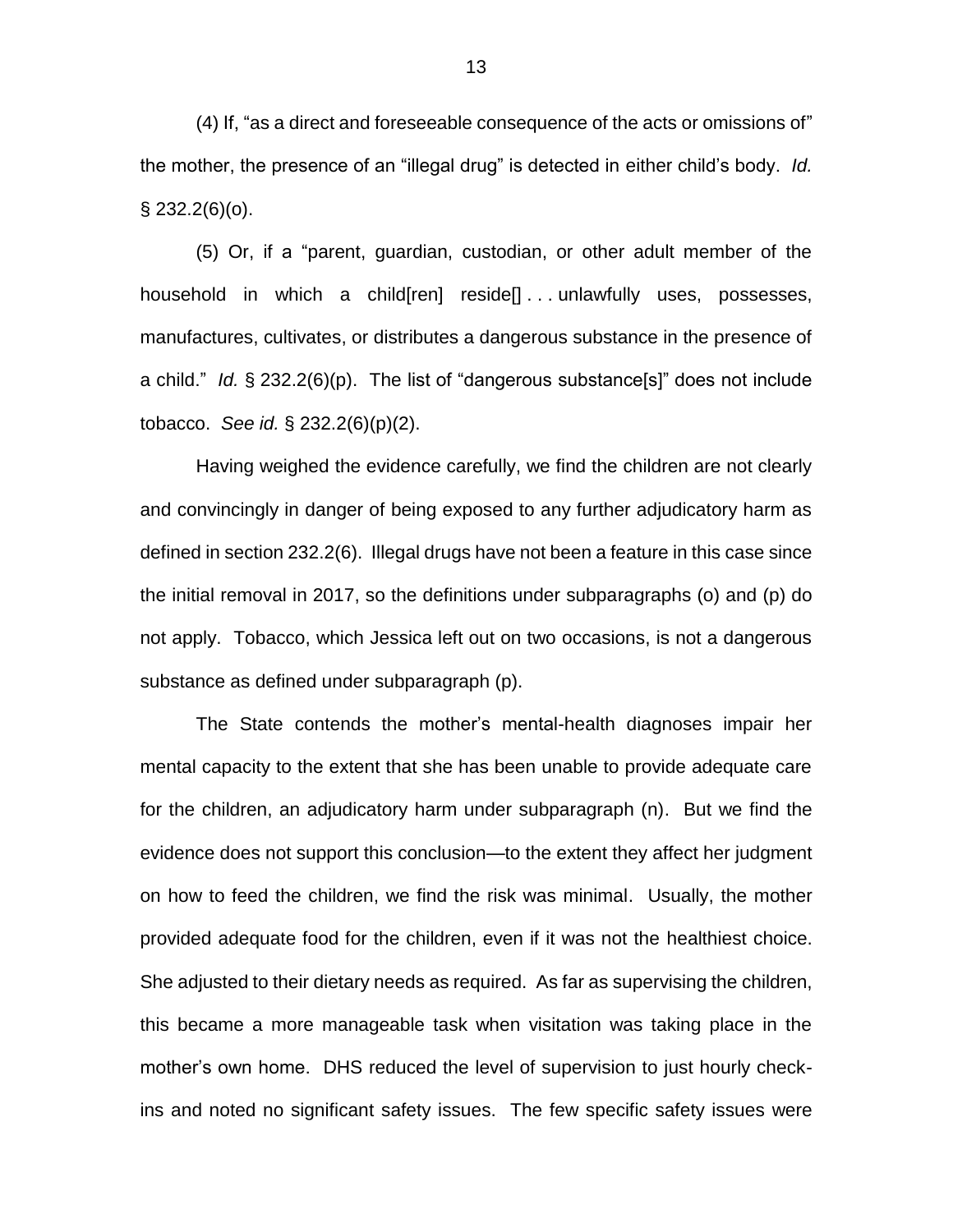addressed immediately, and the mother has expressed an understanding that she must put away dangerous or inappropriate items. The mother was able to secure housing and provide a separate bedroom for the children with their own beds. A DHS worker testified the room was clean and appropriate for the children. The mother needed reminders to change the younger child's diapers but also demonstrated an ability to remember herself. We found other "concerns" were overblown and overestimated the danger to the children. To the extent questions remain about her judgment in living with Jessica, the mother addressed this by acknowledging Jessica is not helping her and by planning to find her own place when their lease expires. We find insufficient reason to believe the mother's mental condition would result in the children not receiving adequate care in her custody.

For the same reasons, we find insufficient reason to think the mother would fail to exercise a minimal degree of care in providing adequate food, clothing, and shelter—she has demonstrated she is able to provide those essentials as required under subparagraph (g).

Finally, we do not find sufficient evidence to conclude the children would suffer harmful effects as a result of the mother's failure to exercise a reasonable degree of care in supervising them, pursuant to subparagraph (c)(2). Those reasons are explained above. But we add here that the mother has maintained her employment for over a year. She had independently secured a home and appropriate beds for the children, as well as toys and other essentials. She has provided food and gifts. She independently arranged for mental-health services for herself and for I.N., both of whom are benefiting from them. She has maintained